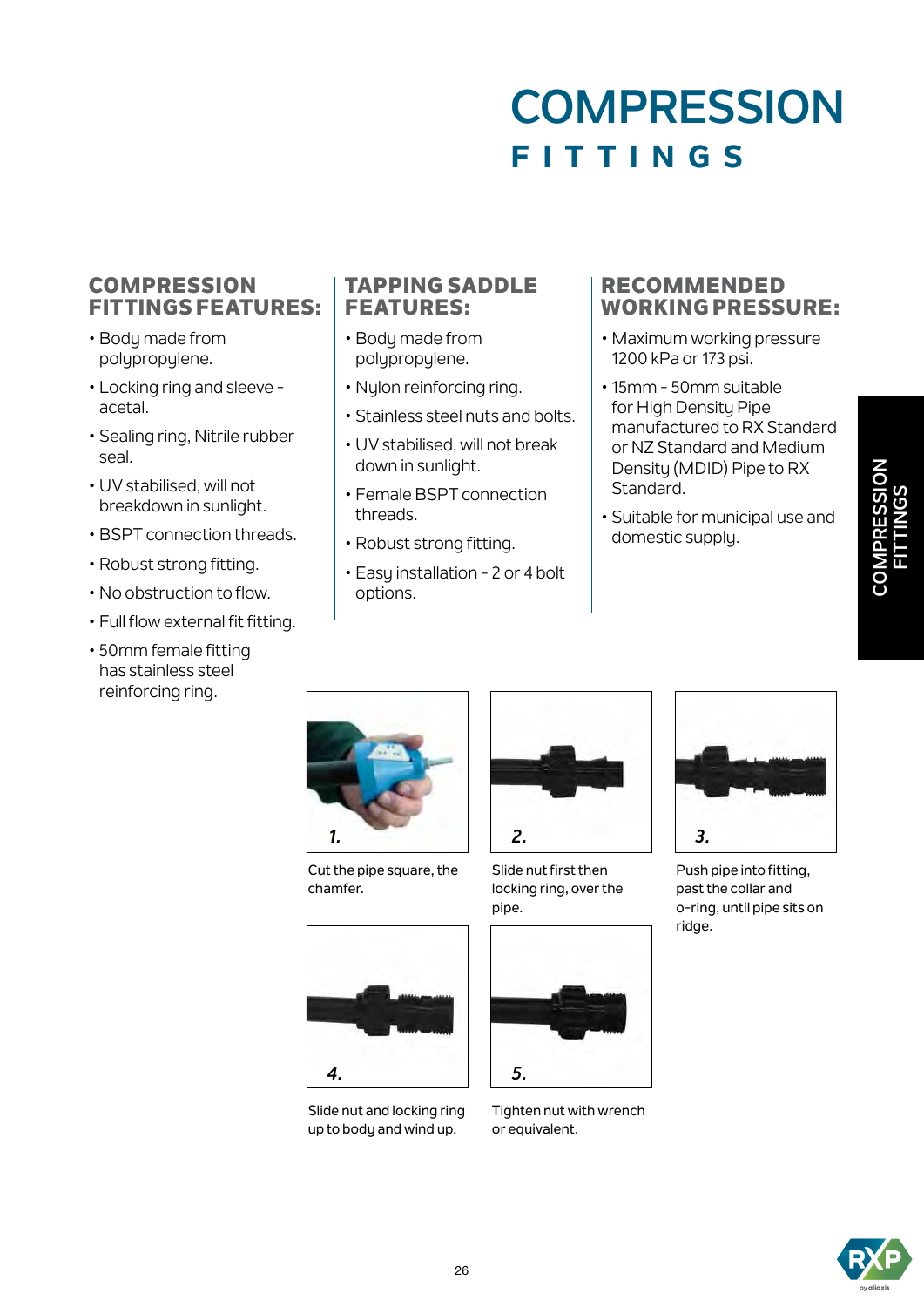### **COMPRESSION FITTINGS**

Female Coupling

Equal Tee

RXFC15 15mm Female Coupling x 1/2" 10 RXFC20 20mm Female Coupling x 34" 10 RXFC25 25mm Female Coupling x 1" 10 RXFC32 32mm Female Coupling x 1 ¼" 10 RXFC40 40mm Female Coupling x 1 1/2" 5 RXFC50 50mm Female Coupling x 2" 2

RXT15 15mm Equal Tee 10 RXT20 20mm Equal Tee 5 RXT25 25mm Equal Tee 5 RXT32 32mm Equal Tee 2 RXT40 40mm Equal Tee 2

RXFT40 40mm Female Tee x 1 <sup>1</sup>/<sub>2</sub>" and the set of the 40mm Female Tee x 1 <sup>1</sup>/<sub>2</sub>" and the 2 RXFT50 50mm Female Tee x 2" 2

| RXP Code          | Description              | Pack Otu |  |
|-------------------|--------------------------|----------|--|
|                   | <b>Straight Coupling</b> |          |  |
| RXC <sub>15</sub> | 15mm Straight Coupling   | 10       |  |
| RXC20             | 20mm Straight Coupling   | 10       |  |
| RXC25             | 25mm Straight Coupling   | 10       |  |
| RXC32             | 32mm Straight Coupling   | 5        |  |
| RXC40             | 40mm Straight Coupling   |          |  |
| RXC50             | 50mm Straight Coupling   |          |  |

|        | Male Coupling                        |    |  |
|--------|--------------------------------------|----|--|
| RXMC15 | 15mm Male Coupling $x \frac{1}{2}$ " | 10 |  |
| RXMC20 | 20mm Male Coupling x 3/4"            | 10 |  |
| RXMC25 | 25mm Male Coupling x 1"              | 10 |  |
| RXMC32 | 32mm Male Coupling x 11/4"           | 10 |  |
| RXMC40 | 40mm Male Coupling x 1½"             | 5  |  |
| RXMC50 | 50mm Male Coupling x 2"              |    |  |













| RXT50              | 50mm Equal Tee                    |    |
|--------------------|-----------------------------------|----|
|                    |                                   |    |
|                    | Female Tee                        |    |
| RXFT <sub>15</sub> | 15mm Female Tee $x \frac{1}{2}$ " | 10 |
| RXFT20             | 20mm Female Tee x 3/4"            | 5  |
| RXFT25             | 25mm Female Tee x 1"              | 5  |
| RXFT32             | 32mm Female Tee x 1 1/4"          |    |

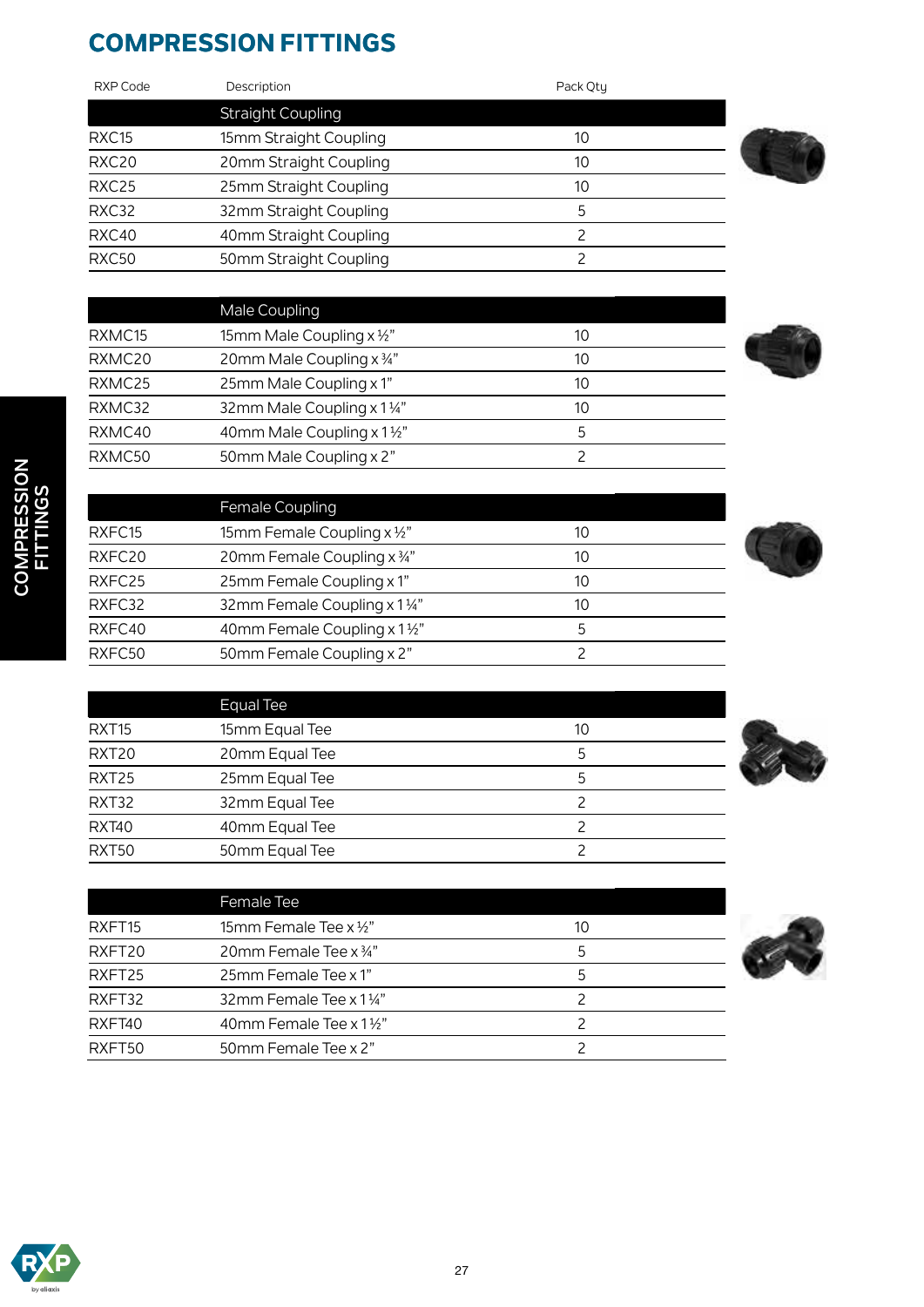### **COMPRESSION FITTINGS**

| RXP Code | Description                                         | Pack Otu |  |
|----------|-----------------------------------------------------|----------|--|
|          | Female 90° Elbow                                    |          |  |
| RXFE15   | 15mm Female 90 $^{\circ}$ Elbow x 1/2"              | 10       |  |
| RXFE20   | 20mm Female 90 $^{\circ}$ Elbow x $\frac{3}{4}$ "   | 10       |  |
| RXFE25   | 25mm Female 90° Elbow x 1"                          | 5        |  |
| RXFE32   | 32mm Female 90 $^{\circ}$ Elbow x 1 $\frac{1}{4}$ " |          |  |
| RXFE40   | 40mm Female 90° Elbow x 11/2"                       | っ        |  |
| RXFE50   | 50mm Female 90° Elbow x 2"                          |          |  |

|                   | 90° Elbow      |    |
|-------------------|----------------|----|
| RXE <sub>15</sub> | 15mm 90° Elbow | 10 |
| RXE20             | 20mm 90° Elbow | 10 |
| RXE25             | 25mm 90° Elbow | 5  |
| RXE32             | 32mm 90° Elbow |    |
| RXE40             | 40mm 90° Elbow |    |
| RXE50             | 50mm 90° Elbow |    |



|                   | Compression O Ring      |    |  |
|-------------------|-------------------------|----|--|
| SOR <sub>15</sub> | 15mm Compression O Ring | 10 |  |
| <b>SOR20</b>      | 20mm Compression O Ring | 10 |  |
| <b>SOR25</b>      | 25mm Compression O Ring | 10 |  |
| SOR32             | 32mm Compression O Ring | 10 |  |
| <b>SOR40</b>      | 40mm Compression O Ring | 10 |  |
| <b>SOR50</b>      | 50mm Compression O Ring | 10 |  |

|                   | <b>Compression Nut</b> |    |
|-------------------|------------------------|----|
| SCN <sub>15</sub> | 15mm Compression Nut   | 10 |
| SCN <sub>20</sub> | 20mm Compression Nut   | 10 |
| SCN <sub>25</sub> | 25mm Compression Nut   | 10 |
| SCN32             | 32mm Compression Nut   | 10 |
| <b>SCN40</b>      | 40mm Compression Nut   | 10 |
| <b>SCN50</b>      | 50mm Compression Nut   | 10 |

|                   | <b>Compression Locking Ring</b> |    |  |
|-------------------|---------------------------------|----|--|
| SLR <sub>15</sub> | 15mm Compression Locking Ring   | 10 |  |
| <b>SLR20</b>      | 20mm Compression Locking Ring   | 10 |  |
| SLR <sub>25</sub> | 25mm Compression Locking Ring   | 10 |  |
| SLR32             | 32mm Compression Locking Ring   | 10 |  |
| <b>SLR40</b>      | 40mm Compression Locking Ring   | 10 |  |
| <b>SLR50</b>      | 50mm Compression Locking Ring   | 10 |  |

# COMPRESSION<br>FITTINGS **COMPRESSION FITTINGS**







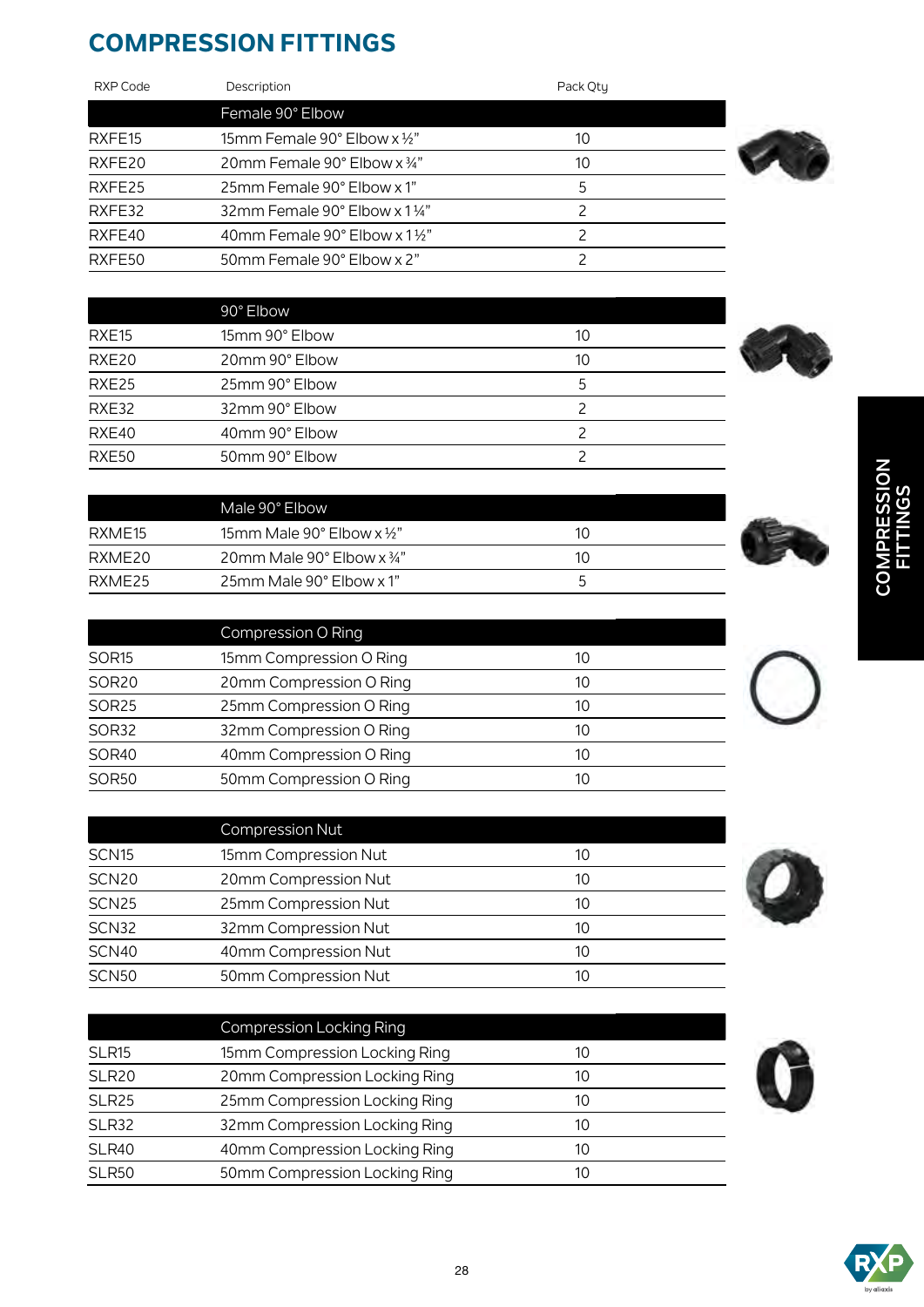### **COMPRESSION FITTINGS**

| RXP Code          | Description               | Pack Otu |  |
|-------------------|---------------------------|----------|--|
|                   | <b>Compression Sleeve</b> |          |  |
| SCS <sub>15</sub> | 15mm Compression Sleeve   | 10       |  |
| SCS20             | 20mm Compression Sleeve   | 10       |  |
| SCS25             | 25mm Compression Sleeve   | 10       |  |
| SCS32             | 32mm Compression Sleeve   | 10       |  |
| <b>SCS40</b>      | 40mm Compression Sleeve   | 10       |  |
| <b>SCS50</b>      | 50mm Compression Sleeve   |          |  |

### **Tapping Saddles**

| RXP Code        | Description                                  | Pack Otu |  |
|-----------------|----------------------------------------------|----------|--|
|                 | Tapping Saddle 2 Bolt                        |          |  |
| <b>RXTS2015</b> | 20mm x 15mm Take-off Tapping Saddle (2 Bolt) | 10       |  |
| <b>RXTS2020</b> | 20mm x 20mm Take-off Tapping Saddle (2 Bolt) | 10       |  |
| <b>RXTS2515</b> | 25mm x 15mm Take-off Tapping Saddle (2 Bolt) | 10       |  |
| <b>RXTS2520</b> | 25mm x 20mm Take-off Tapping Saddle (2 Bolt) | 10       |  |
| <b>RXTS3215</b> | 32mm x 15mm Take-off Tapping Saddle (2 Bolt) | 10       |  |
| <b>RXTS3220</b> | 32mm x 20mm Take-off Tapping Saddle (2 Bolt) | 10       |  |
|                 |                                              |          |  |

|                 | Tapping Saddle 4 Bolt                        |    |
|-----------------|----------------------------------------------|----|
| <b>RXTS4015</b> | 40mm x 15mm Take-off Tapping Saddle (4 Bolt) | 10 |
| <b>RXTS4020</b> | 40mm x 20mm Take-off Tapping Saddle (4 Bolt) | 10 |
| <b>RXTS4025</b> | 40mm x 25mm Take-off Tapping Saddle (4 Bolt) | 10 |
| <b>RXTS4032</b> | 40mm x 32mm Take-off Tapping Saddle (4 Bolt) | 10 |
| <b>RXTS5015</b> | 50mm x 15mm Take-off Tapping Saddle (4 Bolt) | 10 |
| <b>RXTS5020</b> | 50mm x 20mm Take-off Tapping Saddle (4 Bolt) | 10 |
| <b>RXTS5025</b> | 50mm x 25mm Take-off Tapping Saddle (4 Bolt) | 10 |
| <b>RXTS5032</b> | 50mm x 32mm Take-off Tapping Saddle (4 Bolt) | 10 |



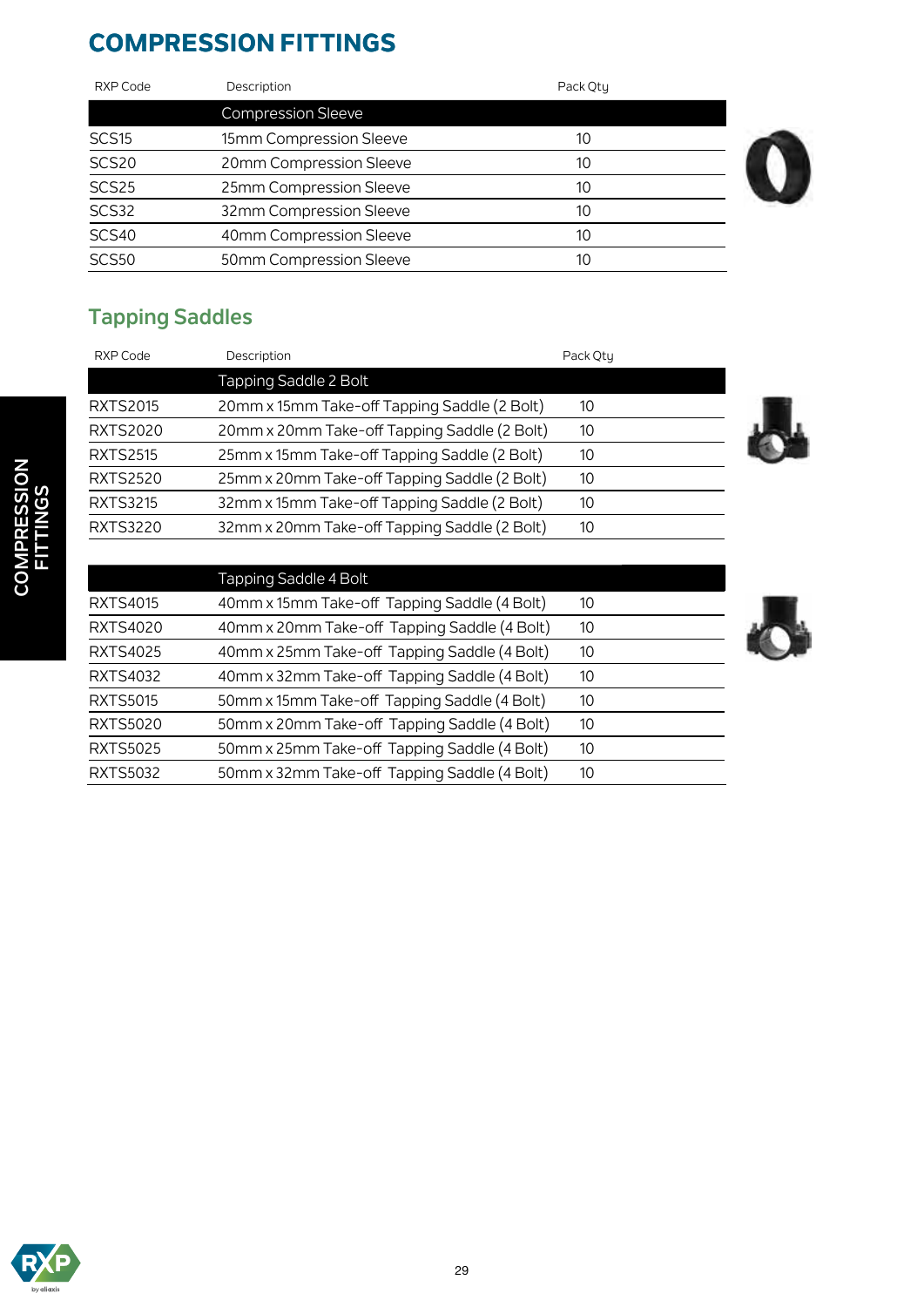# **3G® Metric Compression Fittings**

### **Simply Slide and Tighten™ for a reliable connection you can trust!**

Philmac's range of 3G metric compression fittings are the solution for the perfect connection every time thanks to Philmac's unique Slide and Tighten™ technology. Each fitting is preassembled and ready to use so there's no need to disassemble the fittings or prepare the pipe prior to use. Simply cut the PE pipe square and slide it into the fitting until you feel the first point of resistance and then tighten the nut to the flange on the body of the fitting.

With Philmac's 3G metric compression fittings, just slide and tighten and the job's done!

#### No loose components

Grip ring and seal remain captive in the body when the nut is removed.

#### Visual stop

The flange on the body of the fitting acts as a visual cue to indicate when the nut is fully tightened. Once the nut touches the flange on the body, the fitting is in a fully tightened state.



Cut the pipe square, there is no need to chamfer or lubricate the pipe.



Ensure 2 threads are showing and simply slide the pipe in until the first point of resistance is felt.



Tighten the nut by hand, and then with a wrench to the point where the nut is touching the flange on the body of the fitting. Do not tighten beyond this point.

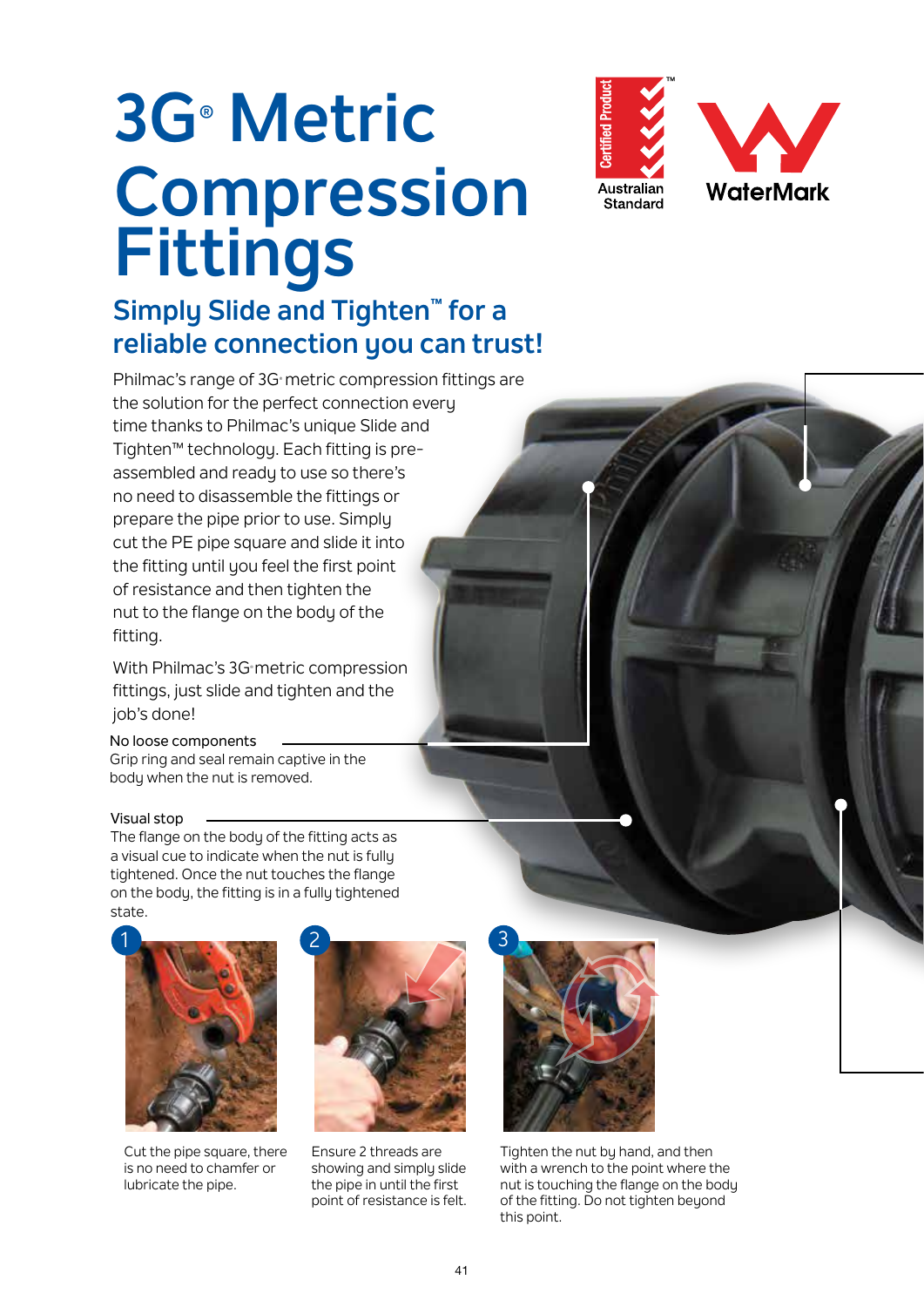#### Interchangeability

Rural, Safelok and 3G<sup>®</sup> Metric components are all interchangeable as they share a common body.

#### Made from Advanced Materials

The fitting is manufactured from lightweight, high performance thermoplastic materials with outstanding impact, UV and corrosion resistance. The materials used are non-toxic and taint free.



Choose from a wide selection of fittings (from 16mm to 63mm) including straight and reducing joiners and tees, elbows, end connectors, caps and blanking plugs.

Slide and Tighten™ Incorporating all the benefits of Slide and Tighten™ technology with 100% positive feedback.

#### Disassembly

The fitting has been designed so the grip ring is released as the nut is backed off, enabling the pipe to be simply pulled out of the fitting.

Minimal pipe twist The fitting is designed to minimise pipe twist, reducing the risk of untightening joints.

Compact Size The size of Metric fittings has been kept to a minimum making this fitting ideal to use in compact spaces.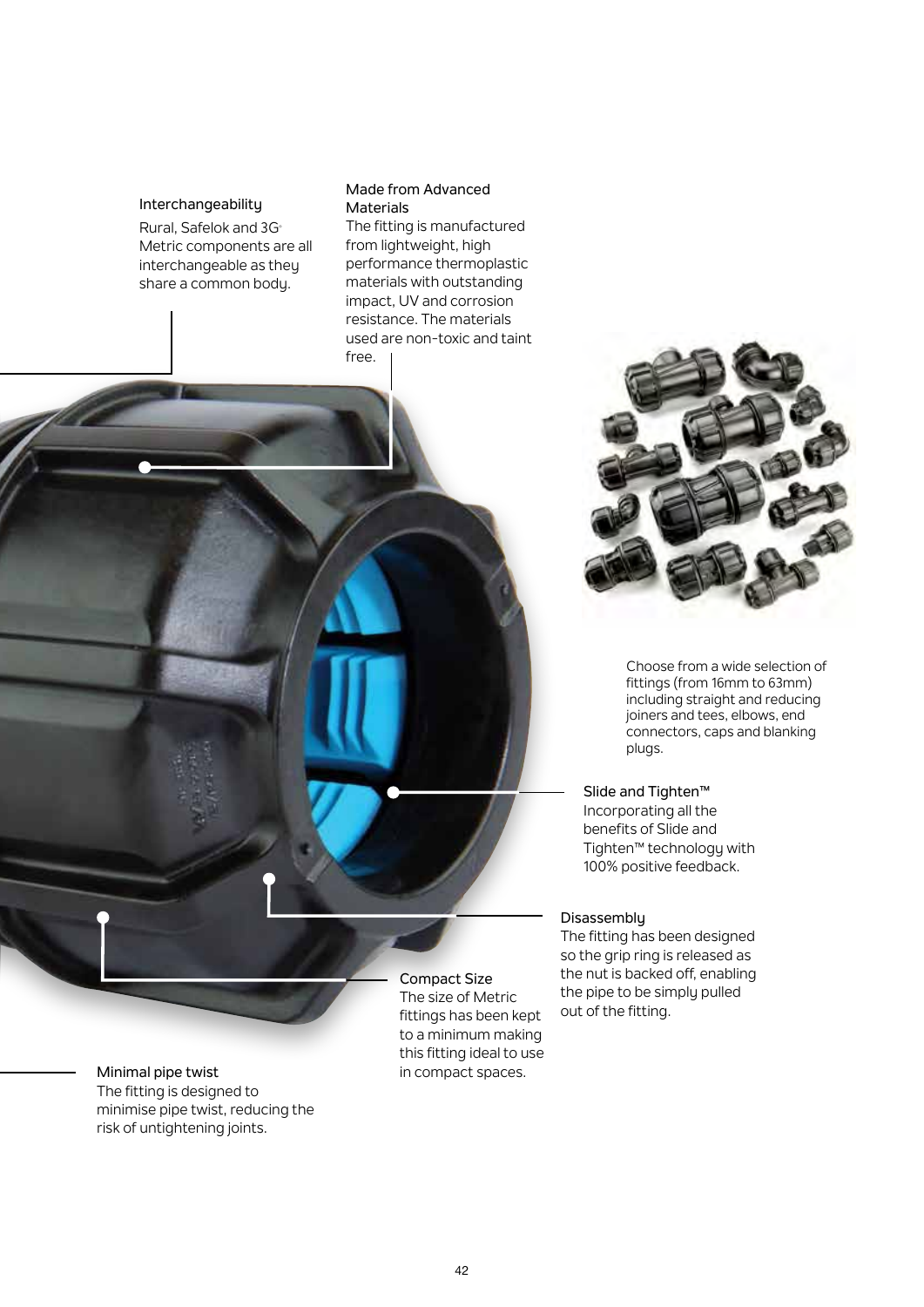Male Coupling

| RXP Code          | Description                    | Pack<br>Qty | Pressure<br>Rating @ $20^{\circ}$ C |  |
|-------------------|--------------------------------|-------------|-------------------------------------|--|
|                   | <b>Straight Coupling</b>       |             |                                     |  |
| PHC <sub>20</sub> | 20mm Metric Straight Coupling  | 10          | 16 Bar                              |  |
| PHC <sub>25</sub> | 25mm Metric Straight Coupling  | 10          | 16 Bar                              |  |
| PHC32             | 32mm Metric Straight Coupling  | 5           | 16 Bar                              |  |
| PHC40             | 40mm Metric Straight Coupling  |             | 16 Bar                              |  |
| PHC50             | 50mm Metric Straight Coupling  |             | 16 Bar                              |  |
| PHC <sub>63</sub> | 63mm Metric Straight Coupling  |             | 16 Bar                              |  |
|                   |                                |             |                                     |  |
| PHC75             | 75mm Metric Straight Coupling  |             | 16 Bar                              |  |
| PHC90             | 90mm Metric Straight Coupling  |             | 16 Bar                              |  |
| <b>PHC110</b>     | 110mm Metric Straight Coupling |             | 16 Bar                              |  |
|                   |                                |             |                                     |  |









PHMC50 50mm x 1 1/2" Metric Male Coupling 1 1 16 Bar PHMC5050 50mm x 2" Metric Male Coupling 1 1 16 Bar PHMC63 63mm x 2" Metric Male Coupling 1 1 16 Bar PHMC6340 63mm x 1½" Metric Male Coupling 1 1 16 Bar

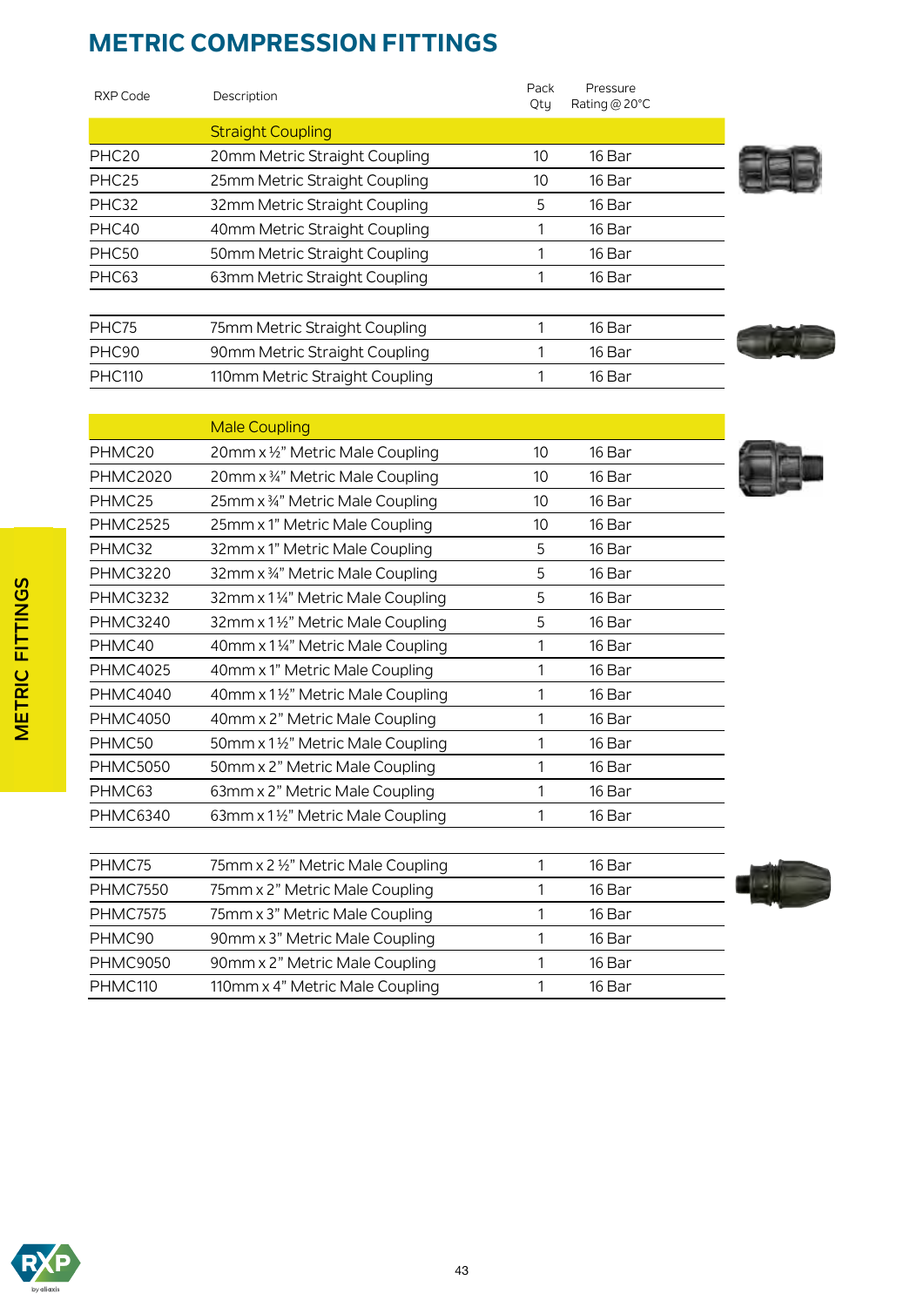| RXP Code        | Description                         | Pack<br>Qty | Pressure<br>Rating @ $20^{\circ}$ C |  |
|-----------------|-------------------------------------|-------------|-------------------------------------|--|
|                 | <b>Female Coupling</b>              |             |                                     |  |
| PHFC20          | 20mm x 1/2" Metric Female Coupling  | 10          | 16 Bar                              |  |
| <b>PHFC2020</b> | 20mm x 34" Metric Female Coupling   | 10          | 16 Bar                              |  |
| PHFC25          | 25mm x 34" Metric Female Coupling   | 10          | 16 Bar                              |  |
| <b>PHFC2525</b> | 25mm x 1" Metric Female Coupling    | 10          | 16 Bar                              |  |
| PHFC32          | 32mm x 1" Metric Female Coupling    | 5           | 16 Bar                              |  |
| <b>PHFC3232</b> | 32mm x 11/4" Metric Female Coupling | 5           | 16 Bar                              |  |
| PHFC40          | 40mm x 11/4" Metric Female Coupling |             | 16 Bar                              |  |
| <b>PHFC4040</b> | 40mm x 1½" Metric Female Coupling   |             | 16 Bar                              |  |
| PHFC50          | 50mm x 1½" Metric Female Coupling   |             | 16 Bar                              |  |
| <b>PHFC5050</b> | 50mm x 2" Metric Female Coupling    |             | 16 Bar                              |  |
| PHFC63          | 63mm x 2" Metric Female Coupling    |             | 16 Bar                              |  |
|                 |                                     |             |                                     |  |

| PHFC75          | 75mm x 2 1/2" Metric Female Coupling | 16 Bar |  |
|-----------------|--------------------------------------|--------|--|
| <b>PHFC7550</b> | 75mm x 2" Metric Female Coupling     | 16 Bar |  |
| PHFC90          | 90mm x 3" Metric Female Coupling     | 16 Bar |  |
| PHFC110         | 110mm x 4" Metric Female Coupling    | 16 Bar |  |
|                 |                                      |        |  |

|                 | <b>Reducing Coupling</b>             |    |        |  |
|-----------------|--------------------------------------|----|--------|--|
| <b>PHRC2520</b> | 25mm x 20mm Metric Reducing Coupling | 10 | 16 Bar |  |
| <b>PHRC3220</b> | 32mm x 20mm Metric Reducing Coupling | 5  | 16 Bar |  |
| <b>PHRC3225</b> | 32mm x 25mm Metric Reducing Coupling | 5  | 16 Bar |  |
| <b>PHRC4032</b> | 40mm x 32mm Metric Reducing Coupling |    | 16 Bar |  |
| <b>PHRC5032</b> | 50mm x 32mm Metric Reducing Coupling |    | 16 Bar |  |
| <b>PHRC5040</b> | 50mm x 40mm Metric Reducing Coupling |    | 16 Bar |  |
| <b>PHRC6340</b> | 63mm x 40mm Metric Reducing Coupling |    | 16 Bar |  |
| <b>PHRC6350</b> | 63mm x 50mm Metric Reducing Coupling |    | 16 Bar |  |
|                 |                                      |    |        |  |

| <b>PHRC7563</b> | 75mm x 63mm Metric Reducing Coupling  | 16 Bar |  |
|-----------------|---------------------------------------|--------|--|
| <b>PHRC9075</b> | 90mm x 75mm Metric Reducing Coupling  | 16 Bar |  |
| PHRC11090       | 110mm x 90mm Metric Reducing Coupling | 16 Bar |  |

|                    | <b>Slip Coupling</b> |        |  |
|--------------------|----------------------|--------|--|
| PHSC <sub>25</sub> | 25mm Slip Coupling   | 16 Bar |  |
| PHSC32             | 32mm Slip Coupling   | 16 Bar |  |
| PHSC40             | 40mm Slip Coupling   | 16 Bar |  |
| PHSC50             | 50mm Slip Coupling   | 16 Bar |  |
| PHSC63             | 63mm Slip Coupling   | 16 Bar |  |



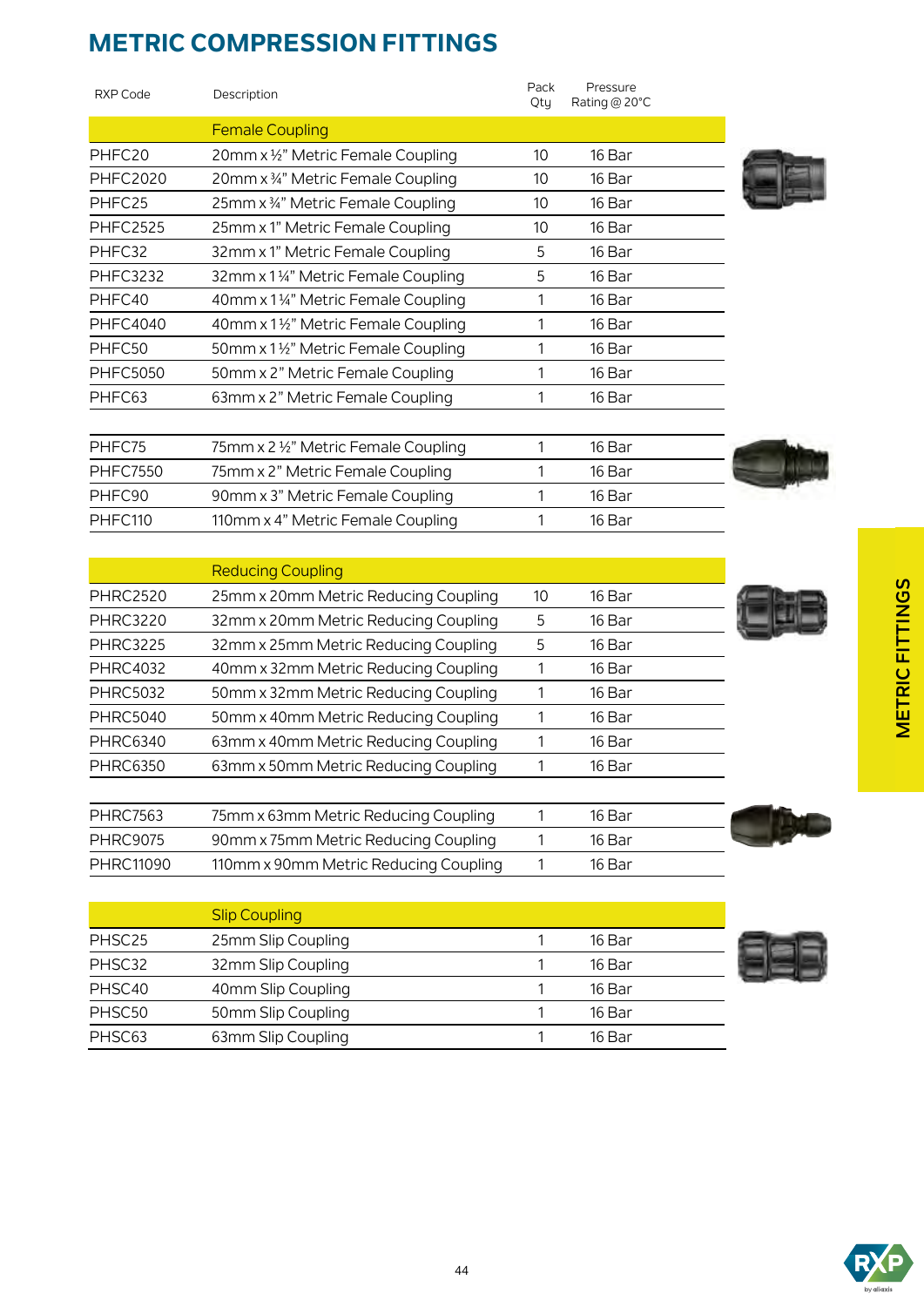Female Tee

90° Elbow

| <b>RXP Code</b>   | Description           | Pack<br>Pressure<br>Rating @ $20^{\circ}$ C<br>Qtu |  |
|-------------------|-----------------------|----------------------------------------------------|--|
|                   | <b>Equal Tee</b>      |                                                    |  |
| PHT <sub>20</sub> | 20mm Metric Equal Tee | 10<br>16 Bar                                       |  |
| PHT <sub>25</sub> | 25mm Metric Equal Tee | 16 Bar<br>5                                        |  |
| PHT32             | 32mm Metric Equal Tee | 5<br>16 Bar                                        |  |
| PHT <sub>40</sub> | 40mm Metric Equal Tee | 16 Bar                                             |  |
| PHT50             | 50mm Metric Equal Tee | 16 Bar                                             |  |
| PHT63             | 63mm Metric Equal Tee | 16 Bar                                             |  |
|                   |                       |                                                    |  |
| PHT75             | 75mm Metric Equal Tee | 16 Bar                                             |  |
| PHT90             | 90mm Metric Equal Tee | 16 Bar                                             |  |
|                   |                       |                                                    |  |

PHFT20 20mm x 1/2" x 20mm Metric Female Tee 10 16 Bar PHFT2020 20mm x 34" x 20mm Metric Female Tee 10 16 Bar PHFT25 25mm x 34" x 25mm Metric Female Tee 5 16 Bar PHFT2525 25mm x 1" x 25mm Metric Female Tee 5 16 Bar PHFT32 32mm x 1" x 32mm Metric Female Tee 5 16 Bar PHFT3232 32mm x 1¼" x 32mm Metric Female Tee 5 16 Bar PHFT40 40mm x 1 ¼" x 40mm Metric Female Tee 1 16 Bar PHFT50 50mm x 1 1/2" x 50mm Metric Female Tee 1 16 Bar PHFT5050 50mm x 2" x 50mm Metric Female Tee 1 1 16 Bar PHFT63 63mm x 2" x 63mm Metric Female Tee 1 16 Bar

PHFT75 75mm x 2 ½" x 75mm Metric Female Tee 1 1 16 Bar PHFT7550 75mm x 2" x 75mm Metric Female Tee 1 1 16 Bar PHFT90 90mm x 3" x 90mm Metric Female Tee 1 1 16 Bar

PHE20 20mm Metric 90° Elbow 10 16 Bar PHE25 25mm Metric 90° Elbow 10 16 Bar PHE32 32mm Metric 90° Elbow 5 16 Bar PHE40 40mm Metric 90° Elbow 1 1 16 Bar PHE50 50mm Metric 90° Elbow 1 16 Bar PHE63 63mm Metric 90° Elbow 1 1 16 Bar

PHE75 75mm Metric 90° Elbow 1 1 16 Bar PHE90 90mm Metric 90° Elbow 1 1 16 Bar PHE110 110mm Metric 90° Elbow 1 1 16 Bar



| ٠ |
|---|
|   |
|   |





|                 | <b>Reducing Tee</b>                |   |        |  |
|-----------------|------------------------------------|---|--------|--|
| <b>PHRT2520</b> | 25 x 20 x 25mm Metric Reducing Tee | 5 | 16 Bar |  |
| <b>PHRT3225</b> | 32 x 25 x 32mm Metric Reducing Tee | 5 | 16 Bar |  |
| <b>PHRT4032</b> | 40 x 32 x 40mm Metric Reducing Tee |   | 16 Bar |  |
| <b>PHRT5040</b> | 50 x 40 x 50mm Metric Reducing Tee |   | 16 Bar |  |
| <b>PHRT6350</b> | 63 x 50 x 63mm Metric Reducing Tee |   | 16 Bar |  |







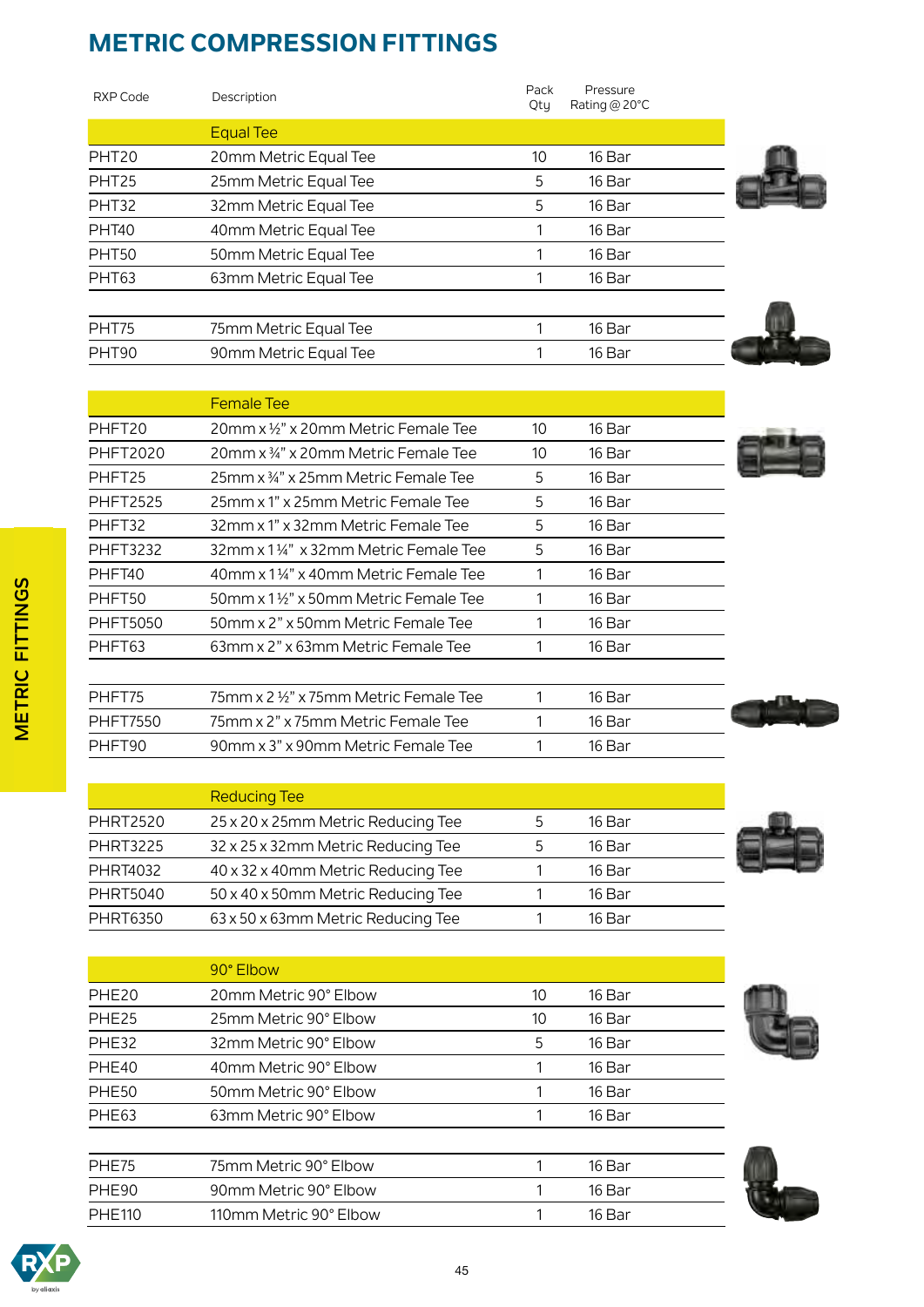90° Female Elbow

| RXP Code        | Description                      | Pack<br>Qtu | Pressure<br>Rating @ $20^{\circ}$ C |
|-----------------|----------------------------------|-------------|-------------------------------------|
|                 | 90° Male Elbow                   |             |                                     |
| PHME20          | 20mm x ½" Metric 90° Male Elbow  | 10          | 16 Bar                              |
| PHME25          | 25mm x 34" Metric 90° Male Elbow | 10          | 16 Bar                              |
| PHME32          | 32mm x 1" Metric 90° Male Elbow  | 5           | 16 Bar                              |
| PHME40          | 40mm x 1¼" Metric 90° Male Elbow |             | 16 Bar                              |
| <b>PHME4040</b> | 40mm x 1½" Metric 90° Male Elbow |             | 16 Bar                              |
| PHME50          | 50mm x 1½" Metric 90° Male Elbow |             | 16 Bar                              |
| PHME63          | 63mm x 2" Metric 90° Male Elbow  |             | 16 Bar                              |

PHFE20 20mm x ½" Metric 90° Female Elbow 10 16 Bar PHFF2020 20mm x 3/4" Metric 90° Female Flbow 10 16 Bar PHFE25 25mm x 34" Metric 90° Female Elbow 10 16 Bar PHFE2525 25mm x 1" Metric 90° Female Elbow 10 16 Bar PHFE32 32mm x 1" Metric 90° Female Elbow 5 16 Bar PHFE3220 32mm x 34" Metric 90° Female Elbow 5 16 Bar PHFE40 40mm x 1 1/4" Metric 90° Female Elbow 1 16 Bar PHFE4040 40mm x 1 1/2" Metric 90° Female Elbow 1 16 Bar PHFE50 50mm x 1 1/2" Metric 90° Female Elbow 1 16 Bar PHFE5050 50mm x 2" Metric 90° Female Elbow 1 16 Bar PHFE63 63mm x 2" Metric 90° Female Elbow 1 16 Bar

PHFE75 75mm x 2 1/2" Metric 90° Female Elbow 1 16 Bar PHFE7550 75mm x 2" Metric 90° Female Elbow 1 16 Bar PHFE9075 90mm x 3" Metric 90° Female Elbow 1 16 Bar







**METRIC FITTINGS**

**METRIC FITTINGS** 



|        | <b>End Plug</b> |   |        |
|--------|-----------------|---|--------|
| PHEP32 | 32mm End Plug   | כ | 16 Bar |
| PHEP40 | 40mm End Plug   |   | 16 Bar |
| PHEP50 | 50mm End Plug   |   | 16 Bar |
| PHEP63 | 63mm End Plug   |   | 16 Bar |



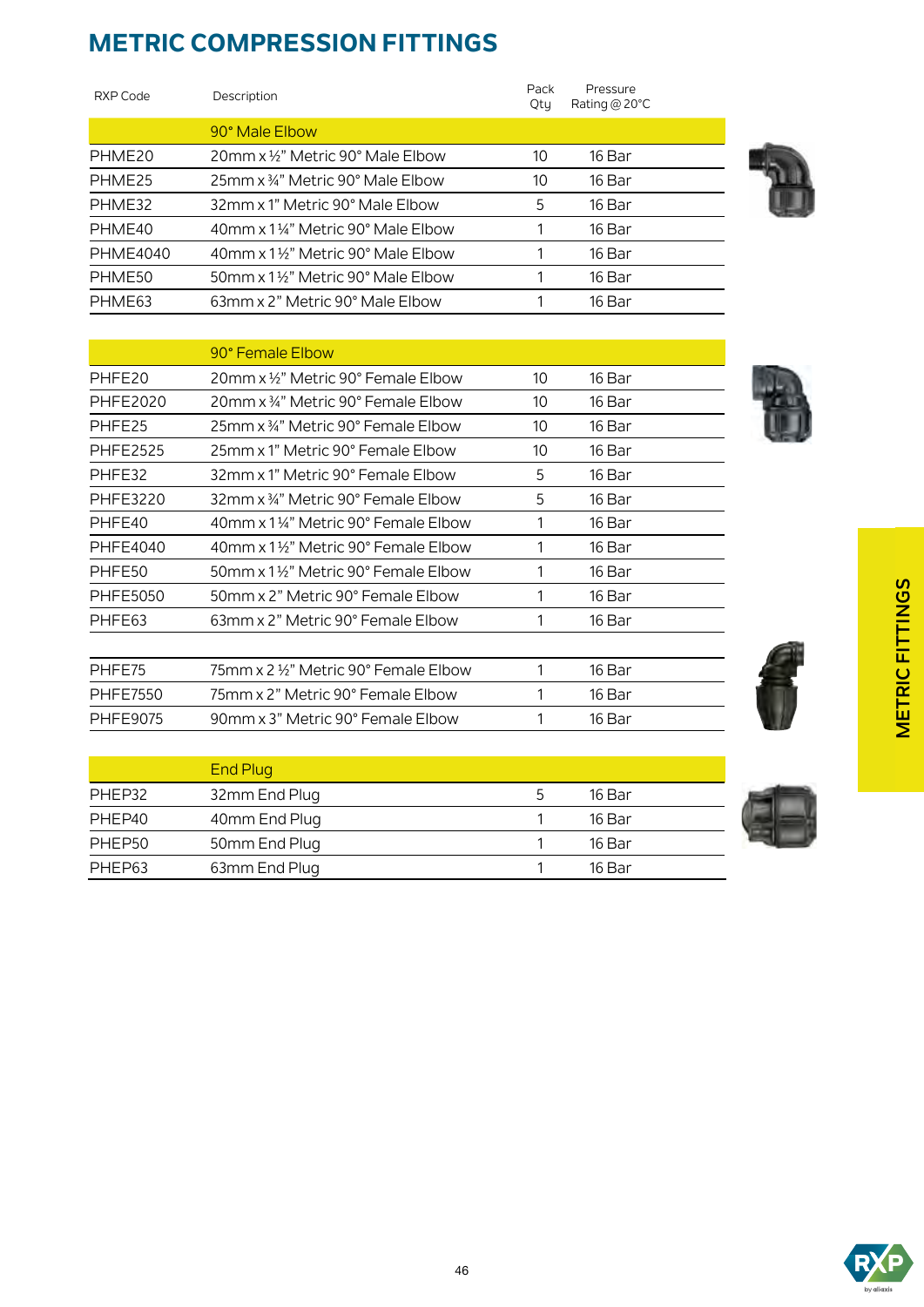### **Metric Tapping Saddles**

| <b>RXP Code</b> | Description                            | Pack<br>Qtu | Pressure<br>Rating @ 20°C |  |
|-----------------|----------------------------------------|-------------|---------------------------|--|
|                 | 2 Bolt Tapping Saddle                  |             |                           |  |
| PTS2515         | 25 x 15mm (25mm x 1/2") 2 Bolt Saddle  | 1           | 16 Bar                    |  |
| PTS2520         | 25 x 20mm (25mm x 3/4") 2 Bolt Saddle  | 1           | 16 Bar                    |  |
| PTS3215         | 32 x 15mm (32mm x 1/2"") 2 Bolt Saddle | 1           | 16 Bar                    |  |
| PTS3220         | 32 x 20mm (32mm x 3/4" 2 Bolt Saddle   | 1           | 16 Bar                    |  |
| PTS4015         | 40 x 15mm (40mm x 1/2") 2 Bolt Saddle  | 1           | 16 Bar                    |  |
| PTS4020         | 40 x 20mm (40mm x 3/4") 2 Bolt Saddle  | 1           | 16 Bar                    |  |
| PTS4025         | 40 x 25mm (40mm x 1") 2 Bolt Saddle    | 1           | 16 Bar                    |  |
| PTS5015         | 50 x 15mm (50mm x ½") 2 Bolt Saddle    | 1           | 16 Bar                    |  |
| PTS5020         | 50 x 20mm (50mm x 3/4") 2 Bolt Saddle  | 1           | 16 Bar                    |  |
| PTS5025         | 50 x 25mm (50mm x 1") 2 Bolt Saddle    | 1           | 16 Bar                    |  |
| PTS6320         | 63 x 20mm (63mm x 3/4") 2 Bolt Saddle  | 1           | 16 Bar                    |  |
| PTS6325         | 63 x 25mm (63mm x 1") 2 Bolt Saddle    | 1           | 16 Bar                    |  |
| PTS7520         | 75 x 20mm (75mm x 3/4") 2 Bolt Saddle  | 1           | 10 Bar                    |  |
| <b>PTS7525</b>  | 75 x 25mm (75mm x 1") 2 Bolt Saddle    |             | 10 Bar                    |  |
|                 |                                        |             |                           |  |

|            | 4 Bolt Tapping Saddle                      |   |        |  |
|------------|--------------------------------------------|---|--------|--|
| PTS6320-4  | 63 x 20mm (60mm x 3/4") 4 Bolt Saddle      | 1 | 16 Bar |  |
| PTS6325-4  | 63 x 25mm (63mm x 1") 4 Bolt Saddle        |   | 16 Bar |  |
| PTS6340-4  | 63 x 40mm (63mm x 1½") 4 Bolt Saddle       |   | 16 Bar |  |
| PTS7520-4  | 75 x 20mm (75mm x 34") 4 Bolt Saddle       |   | 10 Bar |  |
| PTS7525-4  | 75 x 25mm (75mm x 1") 4 Bolt Saddle        |   | 10 Bar |  |
| PTS7540-4  | 75 x 40mm (75mm x 1 1/2") 4 Bolt Saddle    |   | 10 Bar |  |
| PTS7550-4  | 75 x 50mm (75mm x 2") 4 Bolt Saddle        | 1 | 10 Bar |  |
| PTS9020-4  | 90 x 20mm (90mm x 3/4") 4 Bolt Saddle      |   | 10 Bar |  |
| PTS9025-4  | 90 x 25mm (90mm x 1") 4 Bolt Saddle        |   | 10 Bar |  |
| PTS9040-4  | 90 x 40mm (90mm x 1 1/2") 4 Bolt Saddle    |   | 10 Bar |  |
| PTS9050-4  | 90 x 50mm (90mm x 2") 4 Bolt Saddle        |   | 10 Bar |  |
| PTS11025-4 | 110 x 25mm (110mm x 1") 4 Bolt Saddle      | 1 | 10 Bar |  |
| PTS11040-4 | 110 x 40mm (110mm x 1 1/2"") 4 Bolt Saddle |   | 10 Bar |  |
| PTS11050-4 | 110 x 50mm (110mm x 2") 4 Bolt Saddle      |   | 10 Bar |  |
|            |                                            |   |        |  |



|          | 2 Bolt Spigot Saddle                       |        |  |
|----------|--------------------------------------------|--------|--|
| PTS6325S | 63 x 25mm (63mm x 1") 2 Bolt Spigot Saddle | 16 Bar |  |

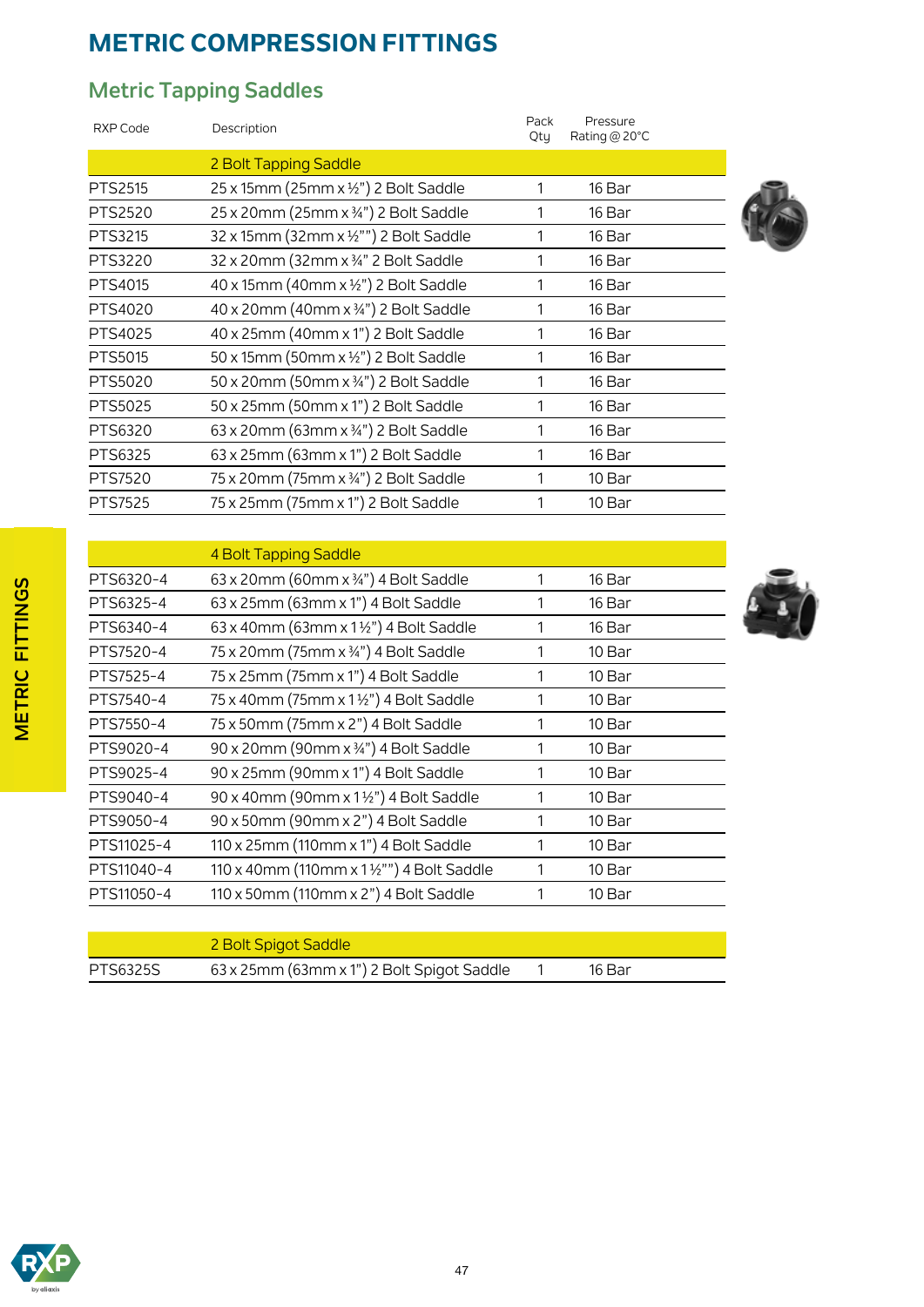

- 15mm to 50mm 5 9.7 Bar (500 970 kPa).
- Resistant to pull-out of assembled joint.
- Resistant to leaking when bent.
- Hexagonal surfaces for firm mechanical grip.
- No sharp external edges for a comfortable hand grip.
- High grade engineering material developed for enhanced impact resistance, to ensure strong barb and hard teeth.
- Made from top quality glass reinforced nylon.

#### INSTALLATION



Cut pipe ends square with pipe cutters, knife or saw. Debur and chamfer ends if required. Turn nut clockwise until it stops.



Push pipe over nozzle and barbs until it stops. This will conceal the pipe end by the nut.



Turn the nut anticlockwise by hand until it grips the outside of the pipe. The nut teeth will cut into the pipe.



Lock the nut tight onto the pipe using a pipe grip, spanner or wrench. This will compress the pipe over the fitting barbs.

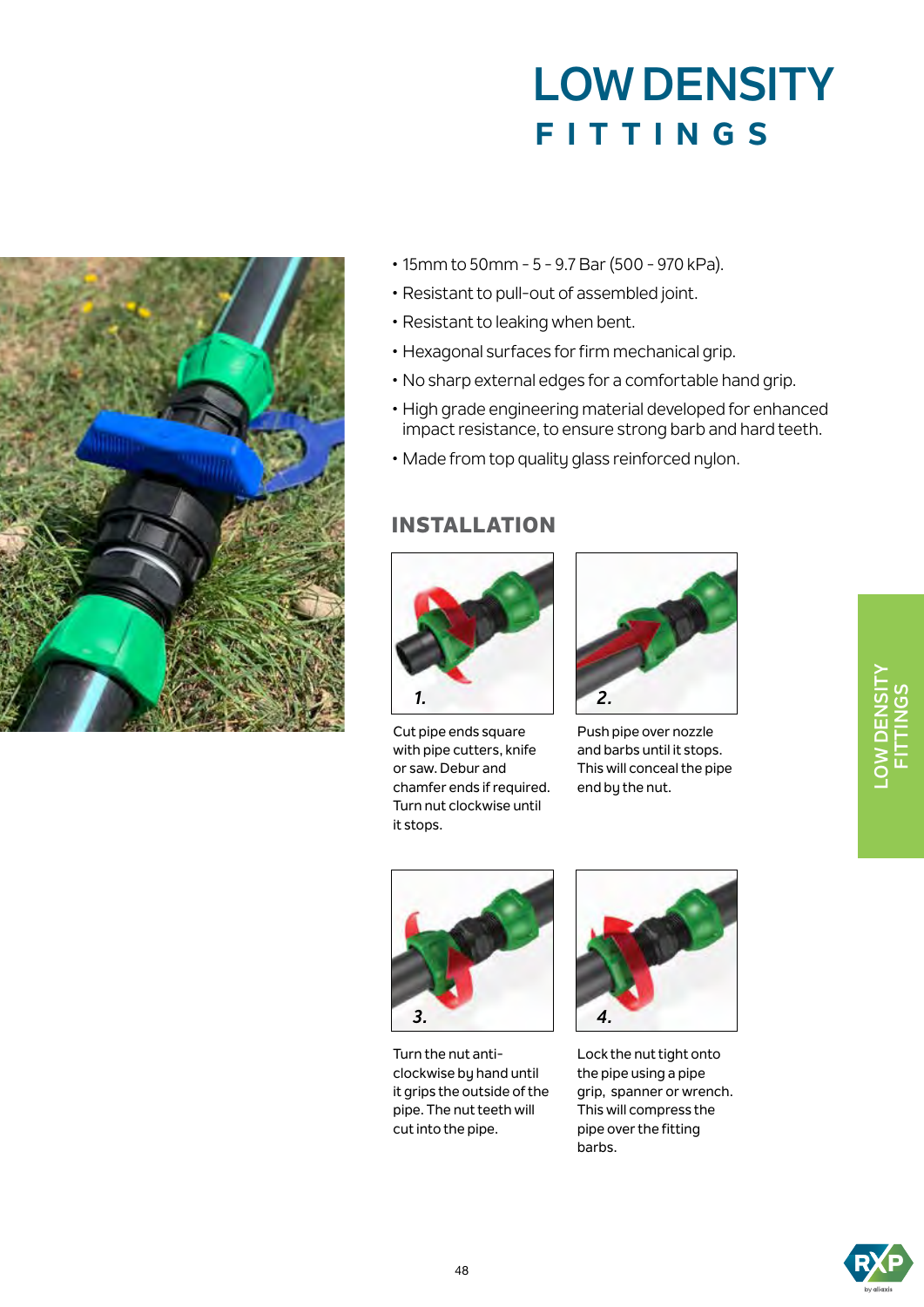| RXP Code           | Description              | Pack<br>Quantitu |
|--------------------|--------------------------|------------------|
|                    | <b>Straight Coupling</b> |                  |
| LDSC15             | 15mm Straight Coupling   | 10               |
| LDSC <sub>20</sub> | 20mm Straight Coupling   | 10               |
| LDSC25             | 25mm Straight Coupling   | 10               |
| LDSC32             | 32mm Straight Coupling   | 10               |
| LDSC40             | 40mm Straight Coupling   | 5                |
| LDSC45             | 45mm Straight Coupling   | 5                |
| LDSC50             | 50mm Straight Coupling   | 2                |



|                 | Male Coupling                 |    |  |
|-----------------|-------------------------------|----|--|
| LDMC15          | 15mm x 1/2" BSP Male Coupling | 10 |  |
| LDMC20          | 20mm x 34" BSP Male Coupling  | 10 |  |
| LDMC25          | 25mm x 1" BSP Male Coupling   | 10 |  |
| LDMC32          | 32mm x 1¼" BSP Male Coupling  | 10 |  |
| LDMC40          | 40mm x 1½" BSP Male Coupling  | 5  |  |
| <b>LDMC4550</b> | 45mm x 2" BSP Male Coupling   | 5  |  |
| LDMC50          | 50mm x 2" BSP Male Coupling   | 5  |  |



|        | <b>Female Coupling</b>          |    |  |
|--------|---------------------------------|----|--|
| LDFC15 | 15mm x 1/2" BSP Female Coupling | 10 |  |
| LDFC20 | 20mm x 3/4" BSP Female Coupling | 10 |  |
| LDFC25 | 25mm x 1" BSP Female Coupling   | 10 |  |
| LDFC32 | 32mm x 1¼" BSP Female Coupling  | 10 |  |
| LDFC40 | 40mm x 1½" BSP Female Coupling  | 5  |  |
| LDFC50 | 50mm x 2" BSP Female Coupling   | 5  |  |



|                 | <b>Reducing Coupling</b>      |    |  |
|-----------------|-------------------------------|----|--|
| <b>LDRC2015</b> | 20mm x 15mm Reducing Coupling | 10 |  |
| <b>LDRC2515</b> | 25mm x 15mm Reducing Coupling | 10 |  |
| <b>LDRC2520</b> | 25mm x 20mm Reducing Coupling | 10 |  |
| <b>LDRC3220</b> | 32mm x 20mm Reducing Coupling | 10 |  |
| <b>LDRC3225</b> | 32mm x 25mm Reducing Coupling | 10 |  |
| <b>LDRC4025</b> | 40mm x 25mm Reducing Coupling | 10 |  |
| <b>LDRC4032</b> | 40mm x 32mm Reducing Coupling | 5  |  |
| <b>LDRC4540</b> | 45mm x 40mm Reducing Coupling | 5  |  |
| <b>LDRC5040</b> | 50mm x 40mm Reducing Coupling |    |  |



|           | <b>Reducing Male Coupling</b>          |    |
|-----------|----------------------------------------|----|
| LDRMC1520 | 15mm x 34" BSP Reducing Male Coupling  | 10 |
| LDRMC1525 | 15mm x 1" BSP Reducing Male Coupling   | 10 |
| LDRMC2015 | 20mm x 1/2" BSP Reducing Male Coupling | 10 |
| LDRMC2025 | 20mm x 1" BSP Reducing Male Coupling   | 10 |
| LDRMC2032 | 20mm x 1 %" BSP Reducing Male Coupling | 10 |

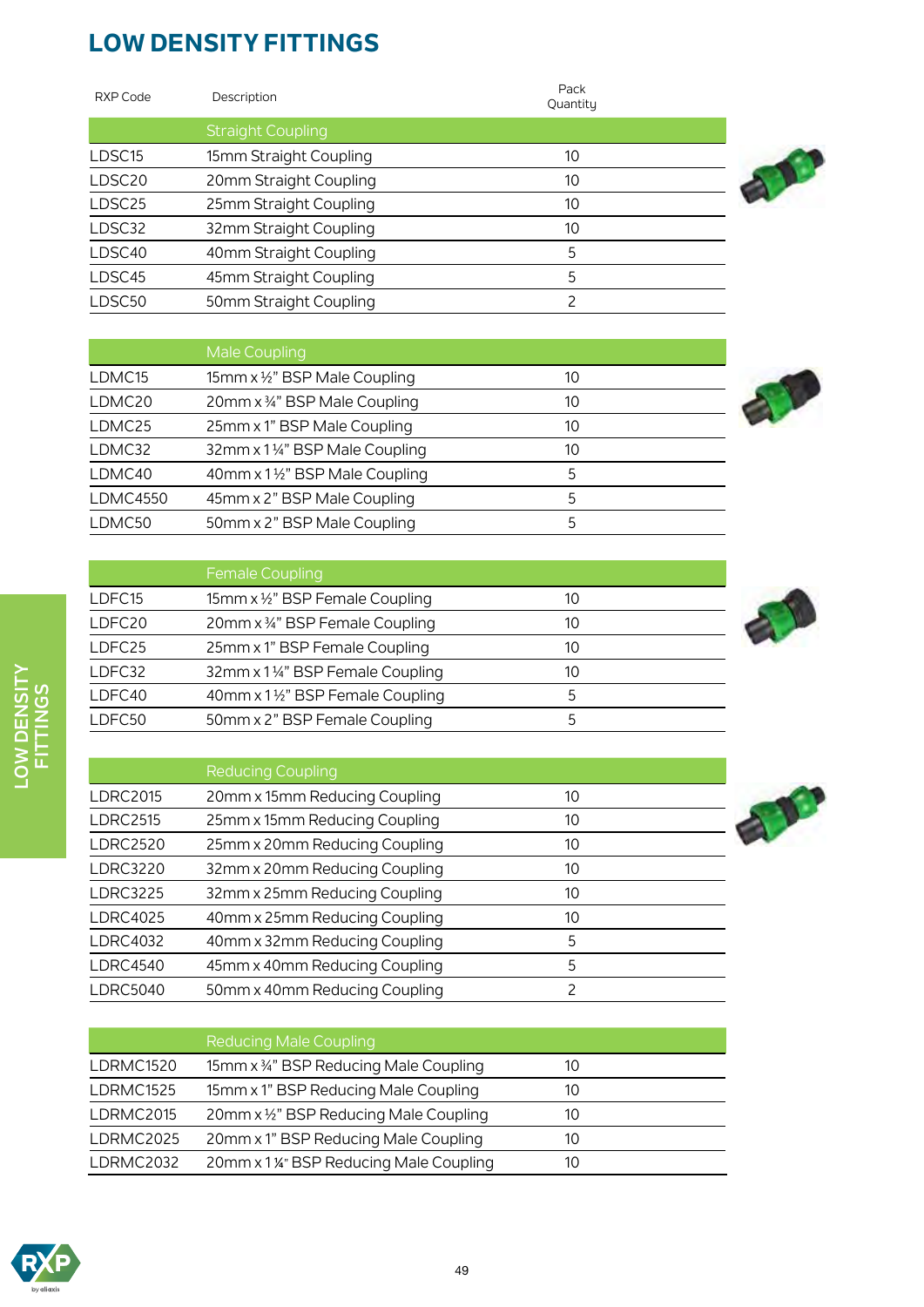| RXP Code  | Description                             | Pack<br>Quantity |  |
|-----------|-----------------------------------------|------------------|--|
|           | <b>Reducing Male Coupling</b>           |                  |  |
| LDRMC2515 | 25mm x 1/2" BSP Reducing Male Coupling  | 10               |  |
| LDRMC2520 | 25mm x 34" BSP Reducing Male Coupling   | 10               |  |
| LDRMC2532 | 25mm x 11/4" BSP Reducing Male Coupling | 10               |  |
| LDRMC3220 | 32mm x 34" BSP Reducing Male Coupling   | 10               |  |
| LDRMC3225 | 32mm x 1" BSP Reducing Male Coupling    | 10               |  |





|                   | <b>Tee</b> |    |  |
|-------------------|------------|----|--|
| LDT <sub>15</sub> | 15mm Tee   | 10 |  |
| LDT <sub>20</sub> | 20mm Tee   | 10 |  |
| LDT25             | 25mm Tee   | 10 |  |
| LDT32             | 32mm Tee   | 10 |  |
| LDT40             | 40mm Tee   | 5  |  |
| LDT50             | 50mm Tee   |    |  |

|          | i Male Tee '            |  |
|----------|-------------------------|--|
| LDMT1520 | 15mm x 34" BSP Male Tee |  |
| LDMT2020 | 20mm x 34" BSP Male Tee |  |

|                    | Female Tee                              |               |  |
|--------------------|-----------------------------------------|---------------|--|
| LDFT <sub>15</sub> | 15mm x 1/ <sub>2</sub> " BSP Female Tee | 10            |  |
| LDFT <sub>20</sub> | 20mm x 34" BSP Female Tee               | 10            |  |
| LDFT25             | 25mm x 1" BSP Female Tee                | 10            |  |
| LDFT32             | 32mm x 11/4" BSP Female Tee             |               |  |
| LDFT40             | 40mm x 1 1/2" BSP Female Tee            | $\mathcal{F}$ |  |
| LDET50             | 50mm x 2" BSP Female Tee                |               |  |







'Primary' (1st number - LDMT**15**20) refers to the nominal bore of polyethylene pipe (mm) in all cases.

'Secondary' (2nd number - LDMT15**20**) varies by product type and refers to either the pipe nominal bore (mm) or BSP thread size (").

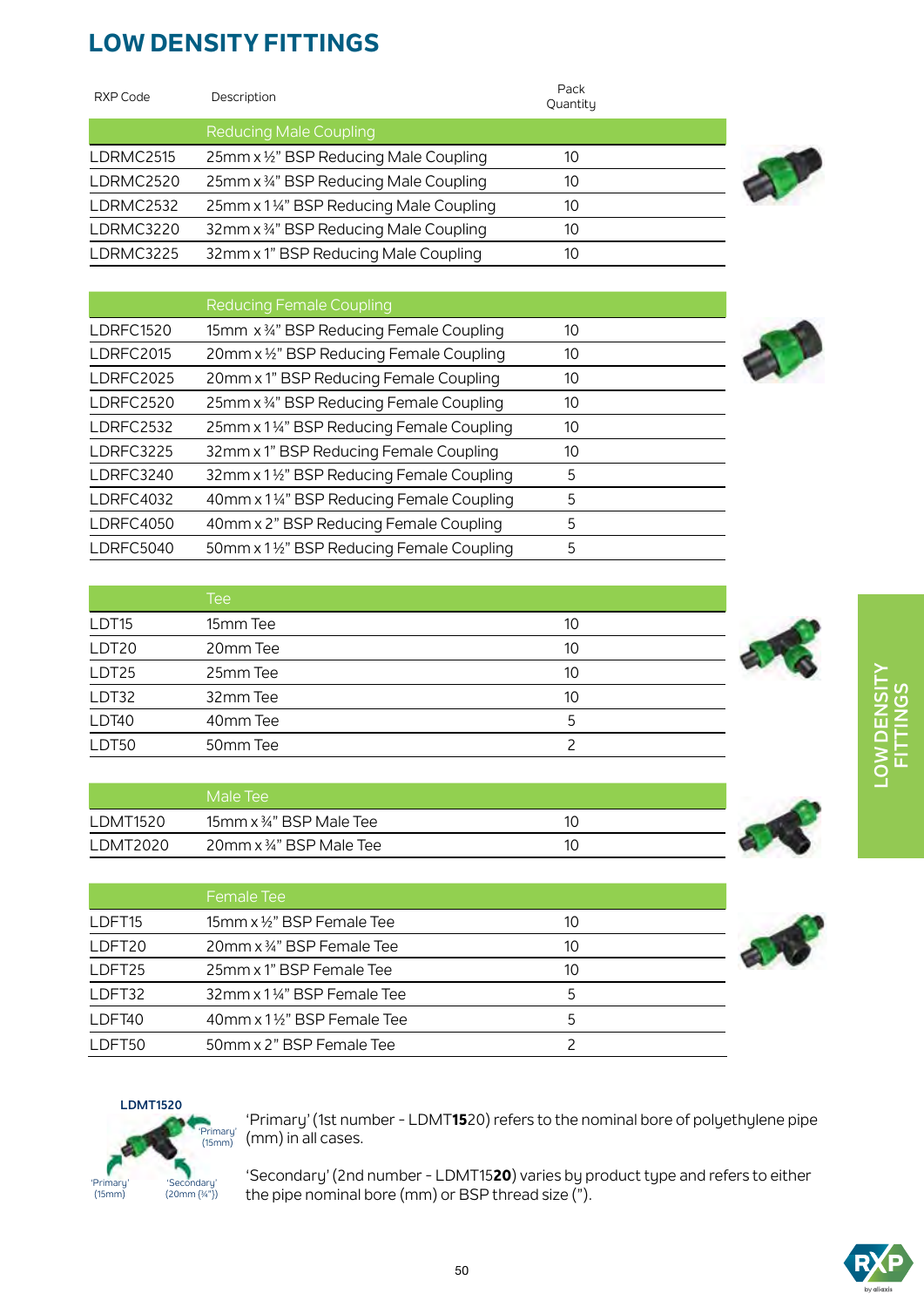| RXP Code        | Description              | Pack<br>Quantity |  |
|-----------------|--------------------------|------------------|--|
|                 | <b>Reducing Tee</b>      |                  |  |
| <b>LDRT1520</b> | 15mm x 20mm Reducing Tee | 10               |  |
| <b>LDRT2015</b> | 20mm x 15mm Reducing Tee | 10               |  |
| <b>LDRT2025</b> | 20mm x 25mm Reducing Tee | 10               |  |
| <b>LDRT2515</b> | 25mm x 15mm Reducing Tee | 10               |  |
| <b>LDRT2520</b> | 25mm x 20mm Reducing Tee | 10               |  |
| <b>LDRT3220</b> | 32mm x 20mm Reducing Tee | 5                |  |
| <b>LDRT3225</b> | 32mm x 25mm Reducing Tee | 5                |  |
| <b>LDRT4025</b> | 40mm x 25mm Reducing Tee | 5                |  |
| <b>LDRT4032</b> | 40mm x 32mm Reducing Tee | 2                |  |
| <b>LDRT5032</b> | 50mm x 32mm Reducing Tee | 2                |  |
| <b>LDRT5040</b> | 50mm x 40mm Reducing Tee | 2                |  |
|                 |                          |                  |  |







|                    | Male 90° Bend                                         |    |  |
|--------------------|-------------------------------------------------------|----|--|
| LDMB15             | 15mm x $\frac{1}{2}$ " BSP Male 90° Bend              | 10 |  |
| LDMB <sub>20</sub> | $20$ mm x $\frac{3}{4}$ " BSP Male 90° Bend           | 10 |  |
| LDMB25             | 25mm x 1" BSP Male 90° Bend                           | 10 |  |
| LDMB32             | $32$ mm x $1\frac{1}{4}$ " BSP Male $90^{\circ}$ Bend | 10 |  |
| LDMB40             | 40mm x 11/2" BSP Male 90° Bend                        | 5  |  |
| LDMB50             | 50mm x 2" BSP Male 90° Bend                           | 5  |  |

LDB50 50mm 90° Bend 5





|           | Reducing Male 90° Bend                 |    |  |
|-----------|----------------------------------------|----|--|
| LDRMB1520 | 15mm x 34" BSP Reducing Male 90° Bend  | 10 |  |
| LDRMB2015 | 20mm x 1/2" BSP Reducing Male 90° Bend | 10 |  |
| LDRMB2025 | 20mm x 1" BSP Reducing Male 90° Bend   | :כ |  |
| LDRMB2520 | 25mm x 34" BSP Reducing Male 90° Bend  | כ  |  |



|            | Long Reducing Male 90° Bend                           |    |  |
|------------|-------------------------------------------------------|----|--|
| LDLRMB1520 | 15mm x 34" BSP Long Reducing Male 90° Bend            | 10 |  |
| LDLRMB2015 | 20mm x 1/2" BSP Long Reducing Male 90° Bend           | 10 |  |
|            | LDLRMB2025 20mm x 1" BSP Long Reducing Male 90° Bend  | 5  |  |
|            | LDLRMB2520 25mm x 34" BSP Long Reducing Male 90° Bend | 5  |  |